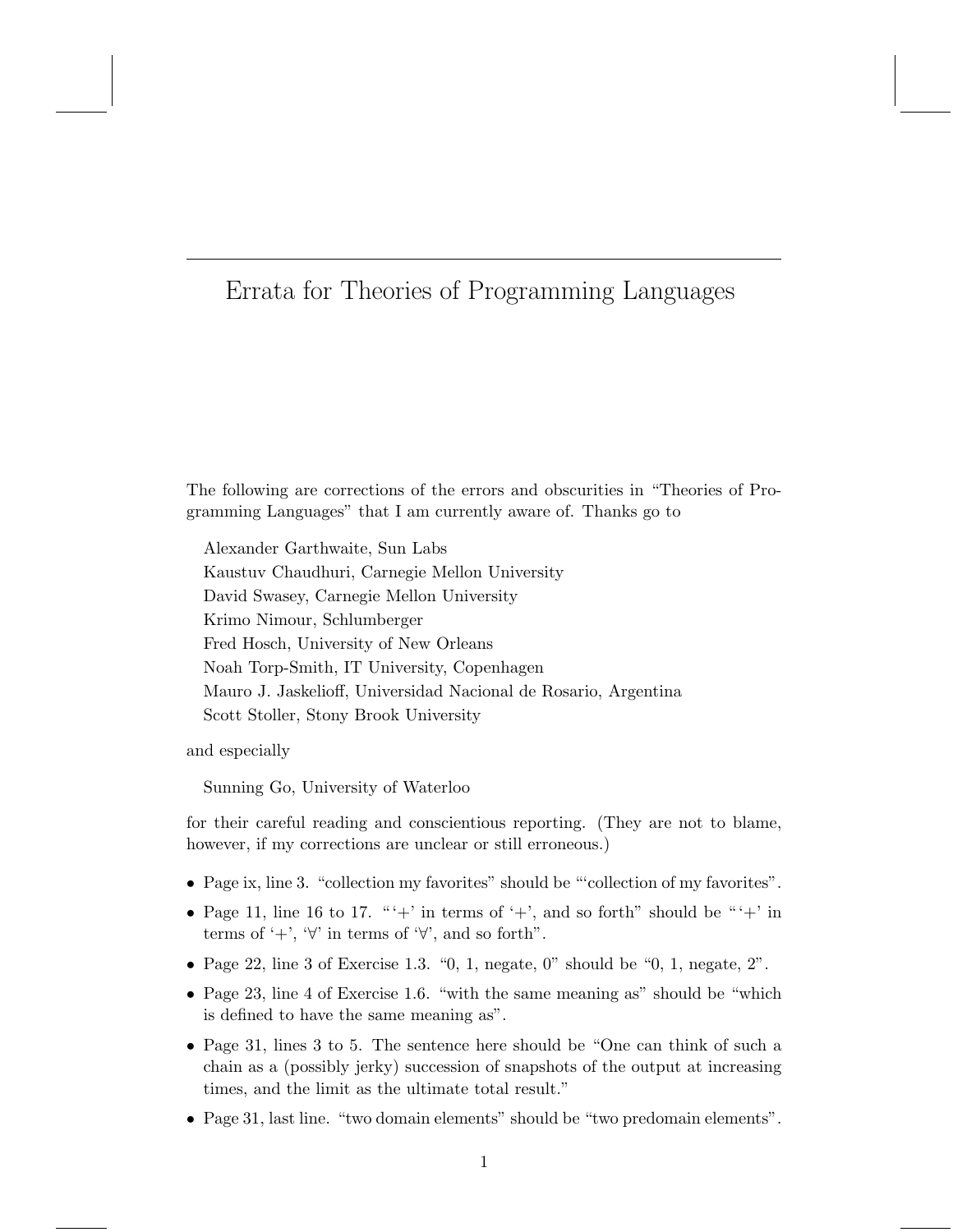- Page 33, line 6 from bottom. "By the property of least upper bounds of least upper bounds . . . " should be "By the property of least upper bounds of sets of least upper bounds . . . ".
- Page 34, first line of Proposition 2.3. "Suppose  $P$ ,  $P'$ ,  $P''$ ,  $Q$ , and  $Q'$  are predomains" should be "Suppose  $P$ ,  $P'$ , and  $P''$  are predomains."
- Page 36, last line.  $w_i + 1$  should be  $w_{i+1}$  and  $w_n$  should be  $w_i$ .
- Page 37, line 6. "at least" should be "more than".
- Page 49, line 9 "semantics function" should be "semantic function".
- Page 50, lines 6 to 21 Should be:

remains fully abstract. For suppose  $\llbracket c \rrbracket_{\text{comm}} \neq \llbracket c' \rrbracket_{\text{comm}}$ . Then there is a state σ such that  $[[c]]_{\text{comm}} \sigma \neq [[c]]_{\text{comm}} \sigma$ . If one of the commands c and c' does not terminate when starting in  $\sigma$ , then the same is true of the closed commands  $C[c]$  and  $C[c']$ , where

$$
C \stackrel{\text{def}}{=} \textbf{newvar } v_0 := \kappa_0 \textbf{ in } \cdots \textbf{newvar } v_{n-1} := \kappa_{n-1} \textbf{ in } -.
$$

is a context initializing each variable  $v_i$ , that occurs free in either c or  $c'$ , to a constant  $\kappa_i = \sigma v_i$  whose value is the same as the value of  $v_i$  in  $\sigma$ .

On the other hand, if both c and c' terminate when starting in  $\sigma$ , then there is a free variable  $v_k$  and a value  $\kappa$  such that  $[[c]]_{\text{comm}} \sigma v_k = \kappa \neq [[c]]_{\text{comm}} \sigma v_k$ . In this case, let  $D$  be the context

$$
D \stackrel{\text{def}}{=} \text{newvar } v_0 := \kappa_0 \text{ in } \cdots \text{newvar } v_{n-1} := \kappa_{n-1} \text{ in}
$$
  

$$
(-; \text{if } v_k = \kappa \text{ then skip else while true do skip}).
$$

Then  $D[c]$  is a closed command that terminates, while  $D[c']$  is a closed command that does not terminate. n

- Page 59, rules (SP) and (WC). The metavariable s should be  $c$ .
- Page 61, line 7 (labelled " $2n$ ").  $p_1$  should be  $p_0$ .
- Page 66, line 14. "to expand  $w_{n-2}$ " should be "to expand  $w_{n+2}$ ".
- Page 66, line 15. " $[c]_{\text{comm}}$  is a state" should be " $[c]_{\text{comm}}\sigma$  is a state".
- Page 72, line 6 from bottom.  $idy$  should be y.
- Page 76, line 16. "unwieldly" should be "unwieldy".
- Page 86, line 3. Both occurrences of  $\forall i$  should be  $\forall i$ .
- Page 102, line 11-10 from bottom. "ith components" should be "an ith component".
- Page 109, first display.

$$
P_0 \times \cdots \times P_{n-1} = \{ \langle x_0, \ldots, x_{n-1} \rangle \mid x_0 \in P_0 \text{ and } \cdots \text{ and } x_{n-1} \in P_{n-1} \}
$$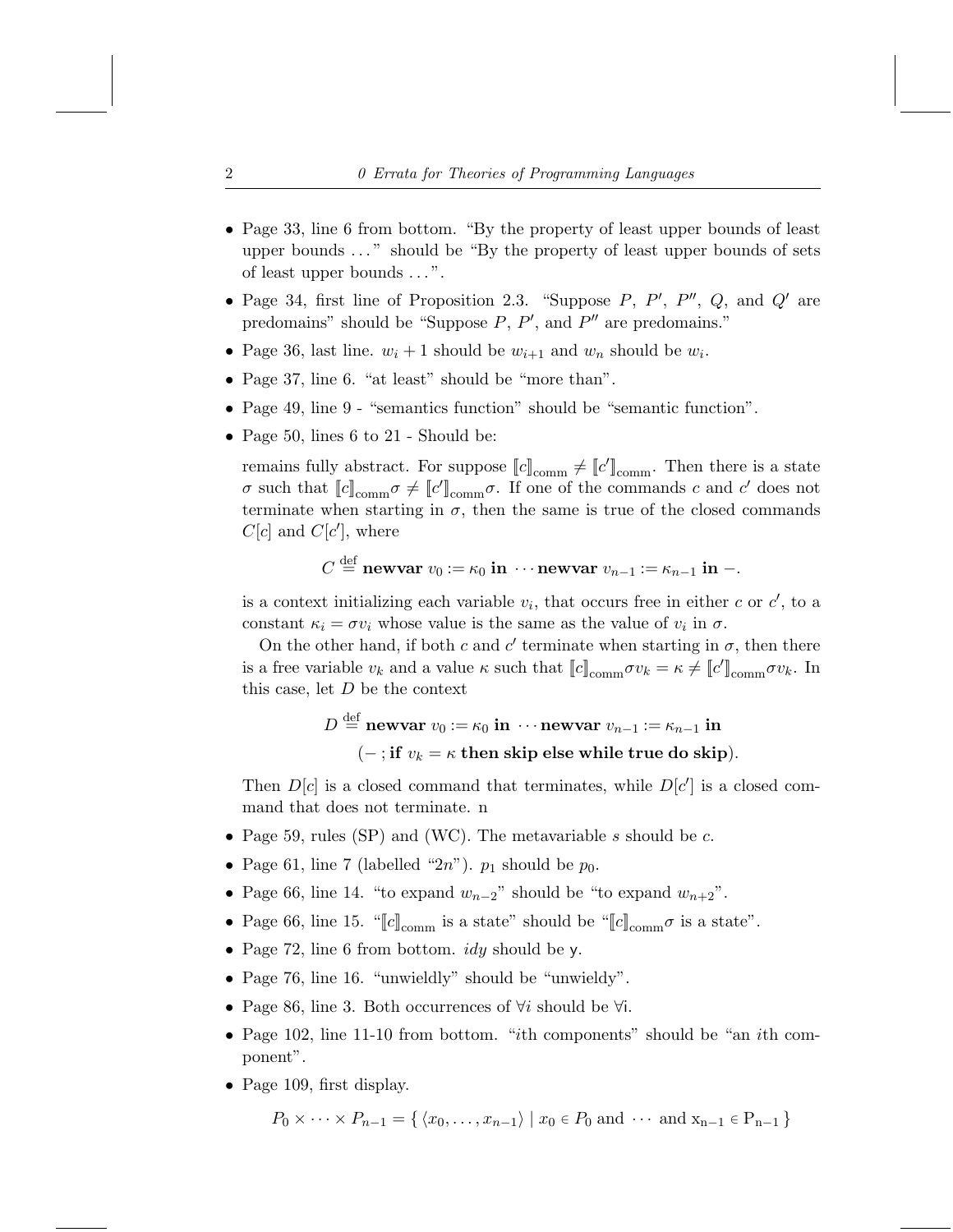should be

 $P_0 \times \cdots \times P_{n-1} = \{ \langle x_0, \ldots, x_{n-1} \rangle \mid x_0 \in P_0 \text{ and } \cdots \text{ and } x_{n-1} \in P_{n-1} \}$ 

- Page 112, line 8 from bottom. "Although we will repeated rely on this fact" should be "Although we will repeatedly rely on this fact".
- Page 136, line 5 from bottom. "the the union" should be "the union".
- Page 137, line 6 (not counting the section heading). "will given" should be "will be given".
- Page 156, line 11 from bottom. "When  $c_0$  and  $c_1$  do not interfere" should be "When  $c_0$  and  $c_1$  are determinate commands that do not interfere".
- Page 167, first line of second display.

$$
\sqrt[n-1]{\sum_{i=0}^{n-1} \# \text{ dom }\alpha_i}
$$
 should be 
$$
\sqrt[n-1]{\sum_{i=0}^{n-1} \# \text{ dom }\alpha_i} - 1
$$
.

• Page 167, second line of second display.

"\n
$$
\sum_{i=0}^{\infty} \# \text{ dom } \alpha_i
$$
" should be "
$$
\left(\sum_{i=0}^{\infty} \# \text{ dom } \alpha_i\right) - 1
$$
".

- Page 200, line 19. "of of" should be "of".
- Page 202, second rule from bottom. "Canonical Forms" should be "Canonical Forms (termination)".
- Page 204, line 8 from bottom. Insert paragraph after end of proof:

(In the above proof, we have neglected the possible use of the TR RULE for renaming that is given in the definition of  $\rightarrow$  in Section 10.2. If renaming is permitted, or the choice of  $v<sub>new</sub>$  in the definition of substitution is not defined unambiguously, then Proposition 10.6 will hold only if renamed expressions are regarded as identical.)

• Page 230, line 14.

" and 
$$
v_0, \ldots v_{n-1} \notin \{u_0, \ldots, u_{n-1}\}
$$
"

should be

"and  $v_0, \ldots, v_{n-1} \notin \{u_0, \ldots, u_{n-1}\},$  and no  $u_i$  occurs free in any  $\lambda u_i$ .  $e_i$ ".

- Page 230, line 14. "The restriction on the  $v_i$ " should be "These restrictions".
- Page 246–247, Exercise 11.4. There is a nasty problem here that was brought to my attention by Scott Stoller: It is impossible to give a workable definition of the free variable occurrences of an open expression.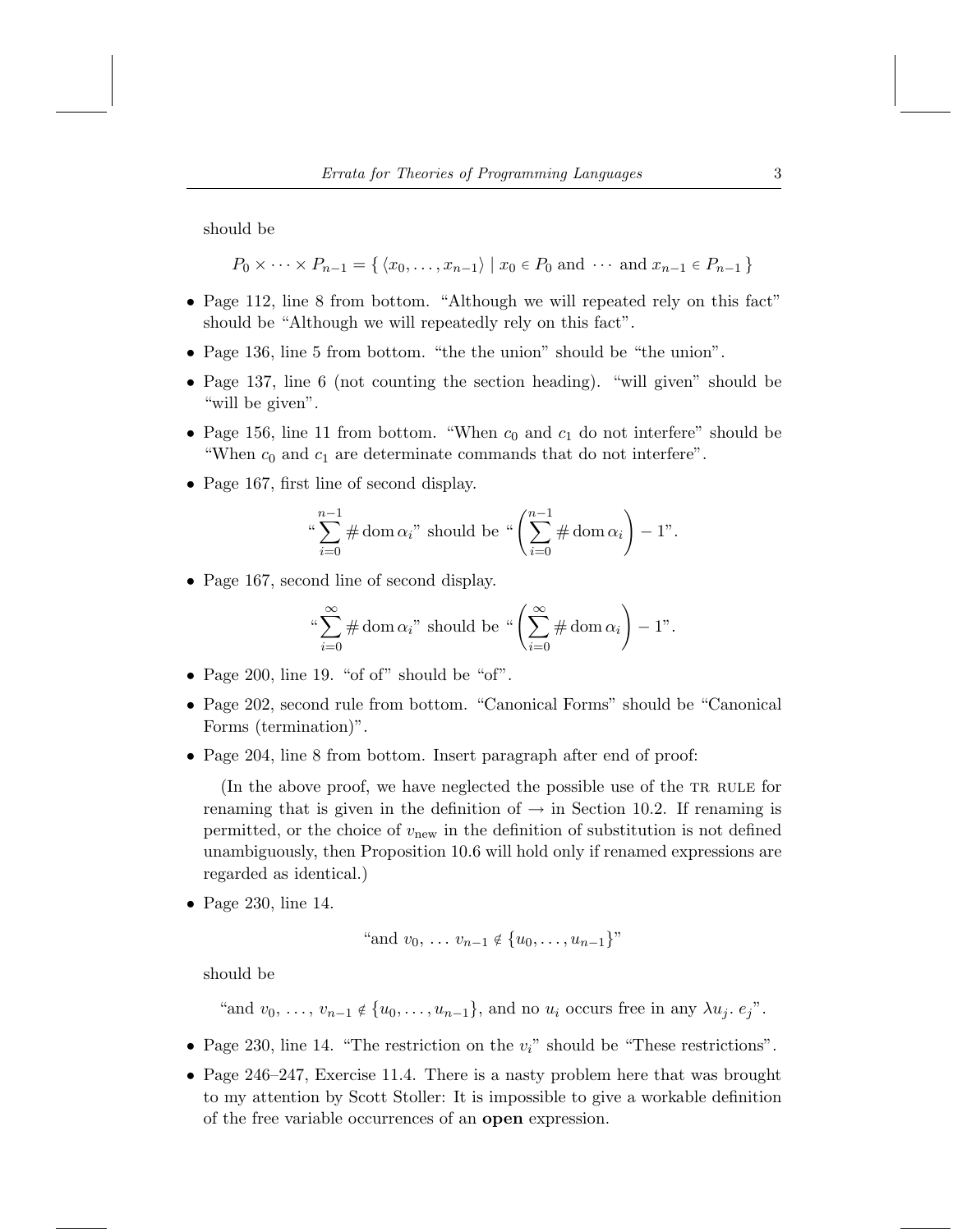Consider, for example,

$$
let x \equiv 100 in
$$
  

$$
let y \equiv \cdots in open y in x,
$$

where  $\cdots$  is some closed expression. From the semantics of let expressions, we know that this display has the same meaning as the result of substituting 100 for the free occurrences of  $x$  in the second line, which are just the free occurrences of x in **open** y in  $x$  — for which the only possibility is the final occurrence of x. If this occurrence is free, the above display has the same meaning as

## let  $y \equiv \cdots$  in open y in 100,

which is clearly wrong when  $\cdots$  is, say,  $\langle x \equiv 10 \rangle$ . On the other hand, if the final occurrence is not free, the display has the same meaning as

$$
let y \equiv \cdots \text{ in open } y \text{ in } x,
$$

which is not a sensible closed expression when  $\cdots$  is a named tuple not containing the tag x.

The same problem arises with Exercise 12.2 on page 271. It does not arise for Exercise 16.5 on page 378, since there one can define the free variable occurrences of **open**  $e$  in  $e'$  to be the free variable occurrences in  $e$ , plus the free occurrences in  $e'$  of variables that are not tags in the type of  $e$ .

- Page 261, line 6. " $i + i'$ " should be " $i \div i'$ ".
- Page 267, line 12. " $i + i'$ " should be " $i \div i'$ ".
- Page 268, line 4 from bottom. "fo  $\eta$ " should be "fo  $e'$   $\eta$ ".
- Page 271, Exercise 12.2. See remarks on Exercise 11.4 on pages 246–247.
- Page 277, rule named "Reference Evaluation". This rule should be qualified by the condition "when  $r \in \text{dom } \sigma_1$ ".
- Page 278, line 13 from bottom. "are are similar" should be "are similar".
- Page 287, last line. The display should end with a comma rather than a period. After the display, there should be be a line of text: "where  $k$  is distinct from  $v$  and does not occur in  $e$  or  $e'$ ."
- Page 289, line 17.  $x =_{ref} y$  should be  $x =_{ref} v$ .
- Page 302, line 14 (not counting the section heading).

reduce ( $\lambda$ i.  $\lambda$ z. if p i then f i else z) e

should be

reduce  $x(\lambda i. \lambda z.$  if p i then f i else z) e.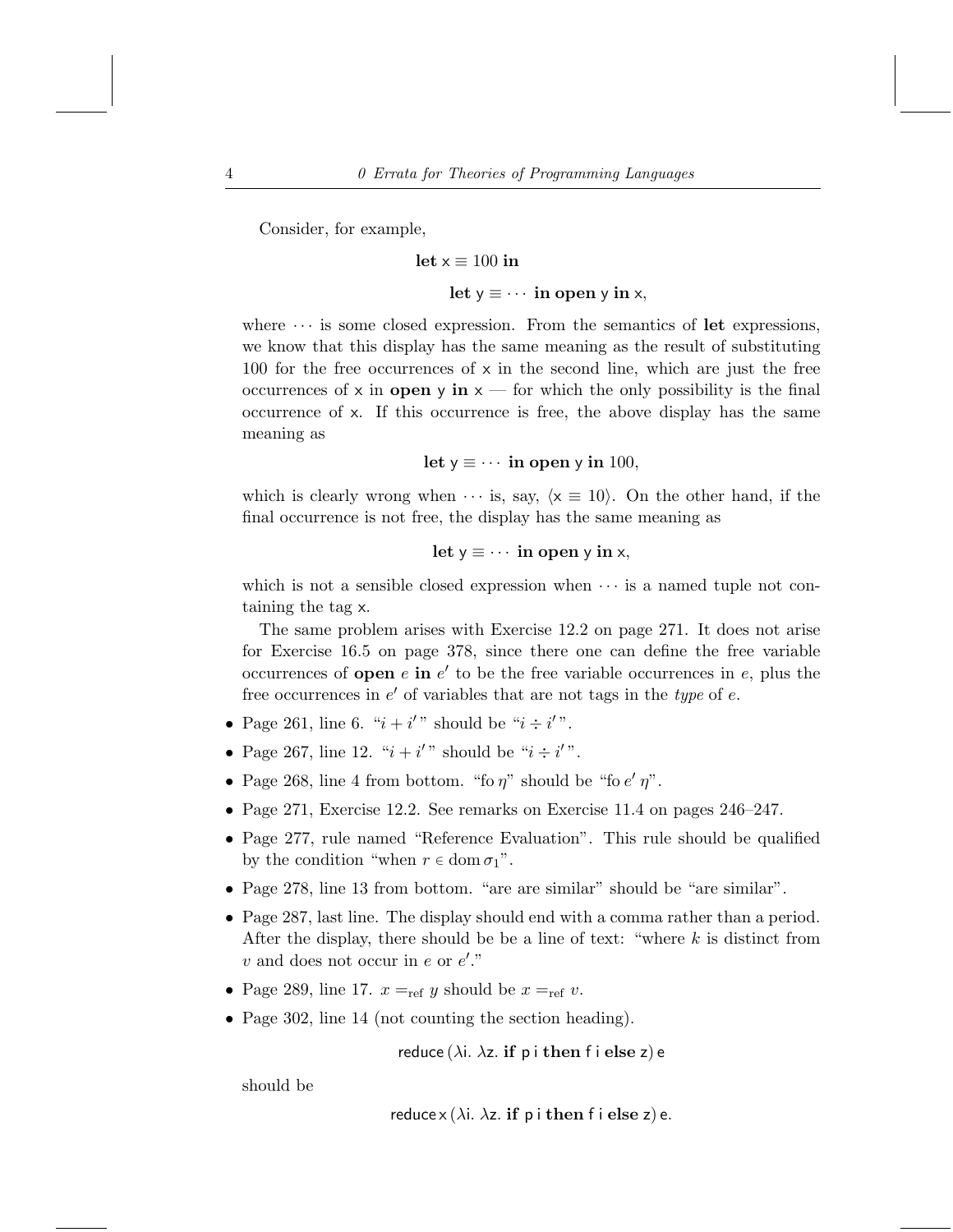- Page 302, line 2 from bottom. "find  $(k-1)$  e" should be "find  $(k-1)$  r e".
- Page 303, line 2. "find  $k e$ " should be "find  $k \times e$ ".
- Page 316, line 14. "Our exposition will be limited" should be "Most of our exposition will be limited".
- Page 326, line 9 from bottom. "if  $n = 0$  then 0" should be "if  $n = 0$  then 1".
- Page 337, line 4. "giving" should be "given".
- Page 338, line 11 from bottom. "phases" should be "phrases".
- Page 351, after second display. Add the text: "(In a similar way, the type constructor cont  $\theta$  would be antimonotone in its argument  $\theta$ . However, we will not consider continuations further in our discussion of type systems.)"
- Page 355, line 3 from bottom. After the displayed proof, add the text "(Here (16.27) and (16.28) are rules for addition and division that will be given in Section 16.5.)".
- Page 359, line 2 from bottom. Before "Only the definition" add "In addition, we drop the condition  $x \neq$  tyerr and  $x' \neq$  tyerr in the definition for products."
- Page 360, line labeled (d') and next line. Delete " $x \neq$  tyerr and  $x' \neq$  tyerr and".
- Page 360, lines 11 and 10 from bottom. "all values belong to the set denoted by ns, and all values are equivalent for this type" should be "all values belong to the set denoted by  $\mathbf{ns}$  — or its supertypes  $\theta \to \mathbf{ns}$  and  $\mathbf{prod}(\iota : \mathbf{ns})$  — and all values are equivalent for these types."
- Page 365, line 7 from bottom.

 $\mathcal{D}(\text{bool}) = B$   $\mathcal{D}(\text{nat}) = N$   $\mathcal{D}(\text{int}) = Z$   $\mathcal{D}(\text{real}) = R$ .

should be

$$
\mathcal{D}(\mathbf{bool}) = \mathbf{B}_{\perp} \qquad \mathcal{D}(\mathbf{nat}) = \mathbf{N}_{\perp} \qquad \mathcal{D}(\mathbf{int}) = \mathbf{Z}_{\perp} \qquad \mathcal{D}(\mathbf{real}) = \mathbf{R}_{\perp}.
$$

- Page 366, line 10. " $\lambda \langle k, z \rangle$ " should be " $\lambda \langle \iota, z \rangle$ ".
- Page 367, line 7. This equation should be

 $[\text{bool} \leq \text{nat}] = (\lambda b \in \mathbf{B}$ . if b then 1 else  $0|_+$ 

- Page 367, above upper arrow in diagram. " $\theta'_1 \rightarrow \theta'_2$ " should be " $\theta'_0 \rightarrow \theta'_1$ ".
- Page 367, line 12 from bottom. " $\theta'_1 \rightarrow \theta'_2$ " should be " $\theta'_0 \rightarrow \theta'_1$ ".
- Page 367, line 6 from bottom. " $\iota_{k_{n-1}}: [\theta_{k_{n-1}} \leq \theta'_{k_{n-1}}]$  ( $t(\iota_{k_{n-1}})$ )" should be  $``\iota_{k_{m-1}} \colon [\![\theta_{k_{m-1}} \leq \theta'_{k_{m-1}}]\!](t(\iota_{k_{m-1}}))".$
- Page 378, Exercise 16.5. See remarks on Exercise 11.4 on pages 246–247.
- Page 391, in Proposition 17.2. " $\|\delta\tau\| \xi' = \xi \tau$ " should be " $\mathcal{P}(\delta\tau) \xi' = \xi \tau$ ".